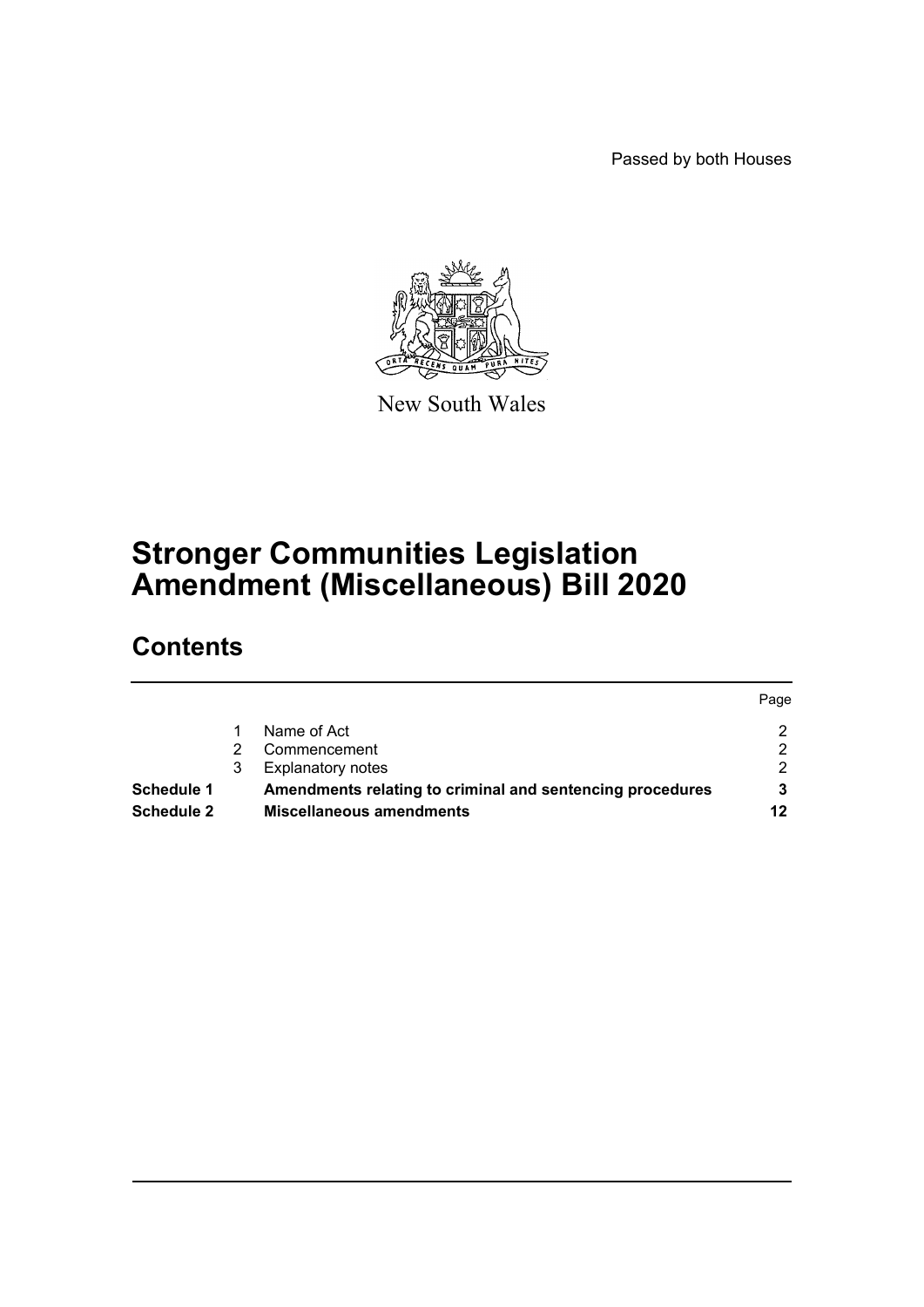*I certify that this public bill, which originated in the Legislative Assembly, has finally passed the Legislative Council and the Legislative Assembly of New South Wales.*

> *Clerk of the Legislative Assembly. Legislative Assembly, Sydney, , 2020*



New South Wales

# **Stronger Communities Legislation Amendment (Miscellaneous) Bill 2020**

Act No , 2020

An Act to amend various Acts and a Regulation relating to the Communities and Justice portfolio; and for other purposes.

*I have examined this bill and find it to correspond in all respects with the bill as finally passed by both Houses.*

*Assistant Speaker of the Legislative Assembly.*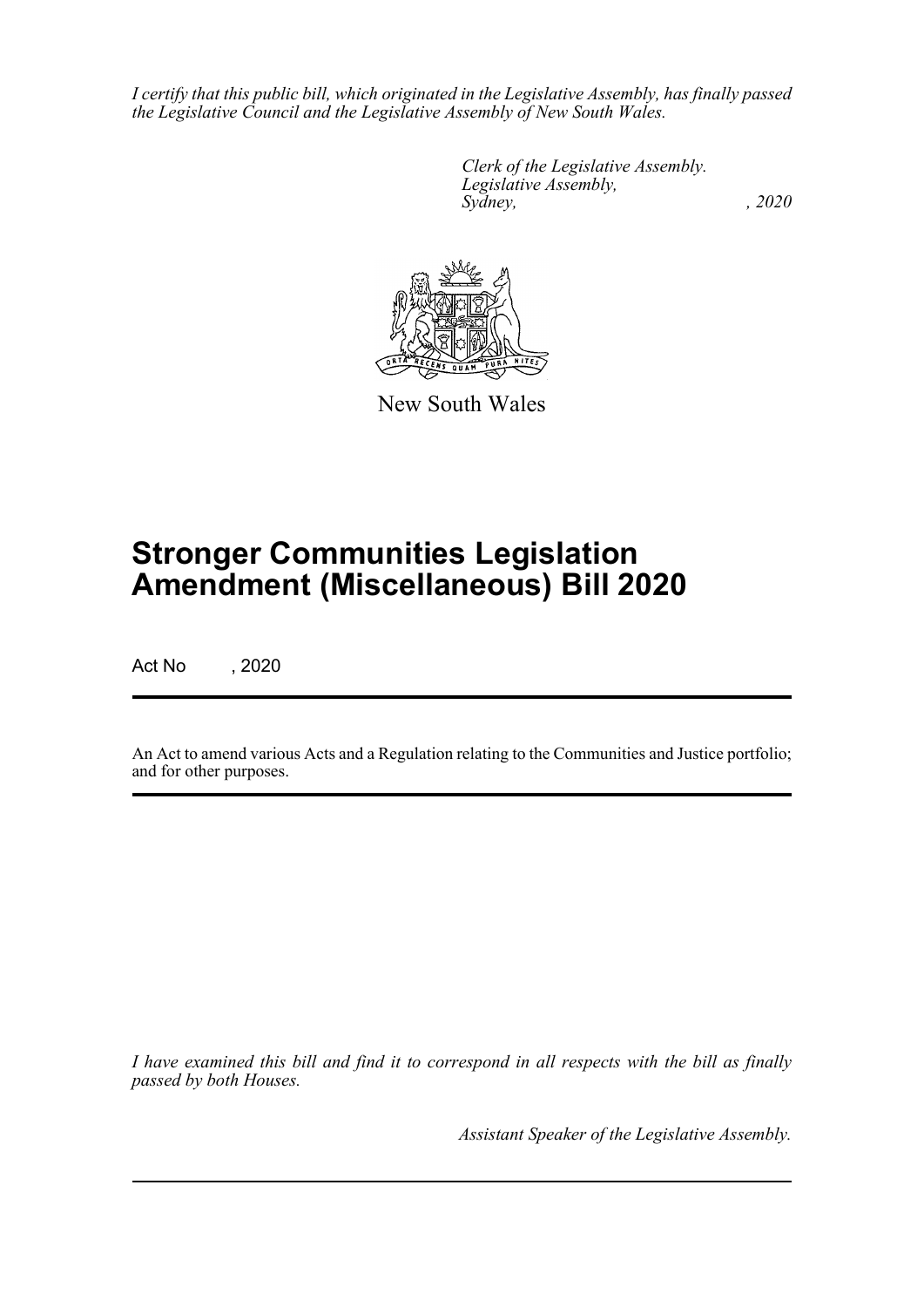Stronger Communities Legislation Amendment (Miscellaneous) Bill 2020 [NSW]

#### <span id="page-2-0"></span>**The Legislature of New South Wales enacts—**

#### **1 Name of Act**

This Act is the *Stronger Communities Legislation Amendment (Miscellaneous) Act 2020*.

## <span id="page-2-1"></span>**2 Commencement**

- (1) This Act commences on the date of assent to this Act except as provided for in subsections  $(2)$ – $(4)$ .
- (2) Schedule 1.8[8] commences on 1 March 2021.
- (3) Schedule 1.8[9]–[13] commence on a day or days to be appointed by proclamation.
- (4) Schedule 2.2[1] commences on the expiry of Schedule 4, clause 2 to the *Children's Guardian Act 2019*.

#### <span id="page-2-2"></span>**3 Explanatory notes**

The matter appearing under the heading "Explanatory note" in Schedules 1 and 2 does not form part of this Act.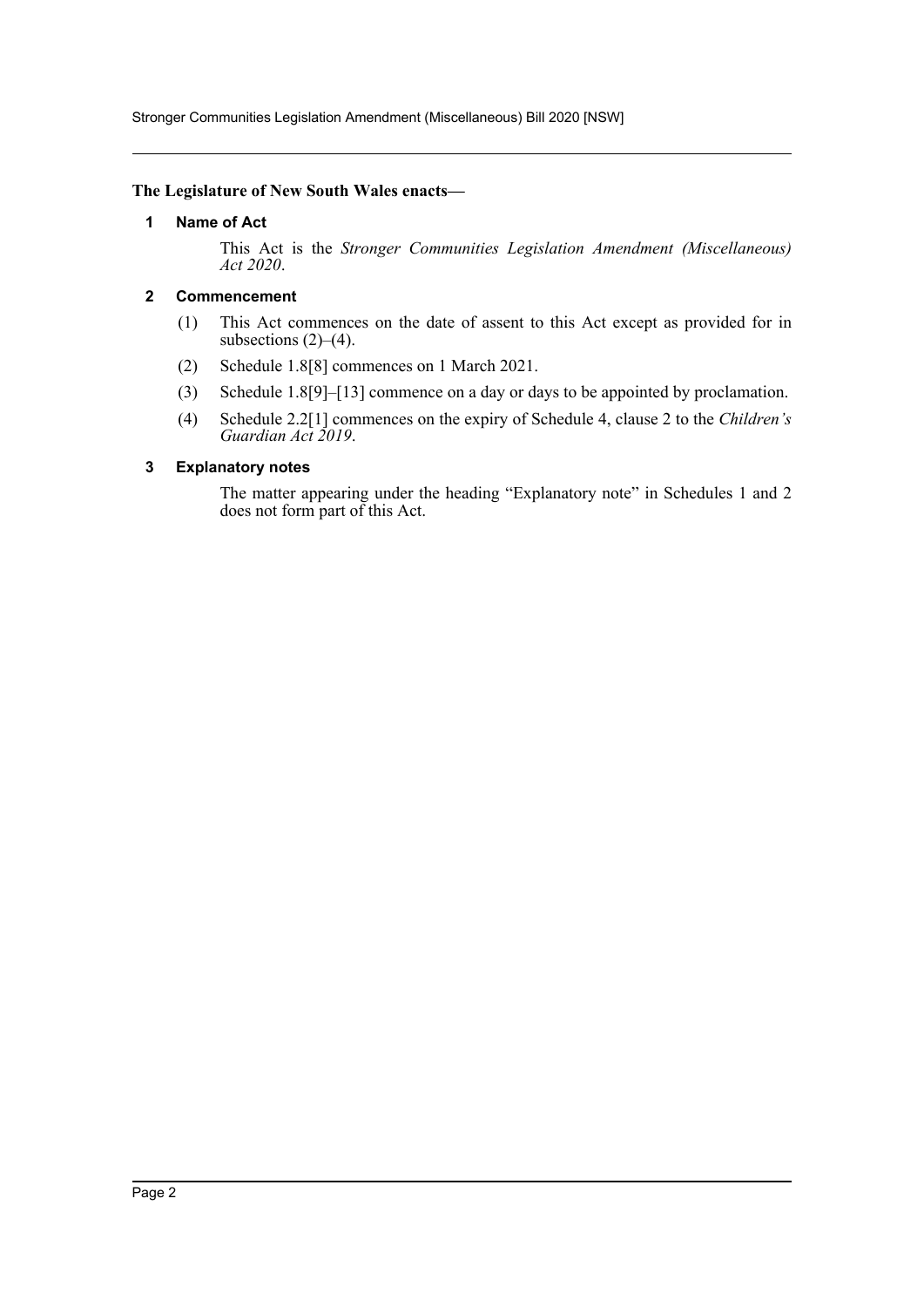# <span id="page-3-0"></span>**Schedule 1 Amendments relating to criminal and sentencing procedures**

# **1.1 Bail Act 2013 No 26**

## **[1] Section 4 Definitions**

Omit "or the Children's Court" from paragraph (a) of the definition of *authorised justice* in section 4(1).

#### **[2] Section 4(1), definition of "authorised justice"**

Insert after paragraph (a)—

(a1) a Children's Registrar, or other Registrar of the Children's Court, under the *Children's Court Act 1987*, or

#### **[3] Section 40 Stay of release decision if detention sought**

Omit section 40(1). Insert instead—

- (1) A decision of a court or authorised justice to grant bail or dispense with bail for a serious offence is stayed if—
	- (a) a bail decision for the offence, other than a bail decision under section 54, has not previously been made by a court or authorised justice, and
	- (b) a police officer or Australian legal practitioner appearing on behalf of the Crown immediately—
		- (i) informs the court or authorised justice that a detention application is to be made to the Supreme Court, and
		- (ii) provides the court or authorised justice with a copy of the written approval of an authorised officer or the Director of Public Prosecutions to make a detention application to the Supreme Court if bail is granted or dispensed with.

#### **Explanatory note**

Item [2] of the proposed amendments provides that Children's Registrars, and other Registrars of the Children's Court, may exercise the functions of an authorised justice under the *Bail Act 2013*. Item [1] makes a consequential amendment.

Item [3] removes from the *Bail Act 2013* a limitation on the stay of a decision to grant bail or dispense with bail. At present, a stay of the decision can only occur on the first appearance by an accused person before a court or authorised justice. Instead, the stay will operate if a bail decision for the offence, other than a decision made by a court or authorised justice of its own motion to refuse bail or affirm a decision to refuse bail, has not previously been made.

# **1.2 Bail Regulation 2014**

#### **Clause 3 Definitions**

Omit paragraph (f) from the definition of *registrar of a court* in clause 3(1).

Insert instead—

(f) a Children's Registrar, or other Registrar of the Children's Court, under the *Children's Court Act 1987*.

#### **Explanatory note**

The proposed amendment is consequential on a proposed amendment to the *Bail Act 2013* made by this Schedule.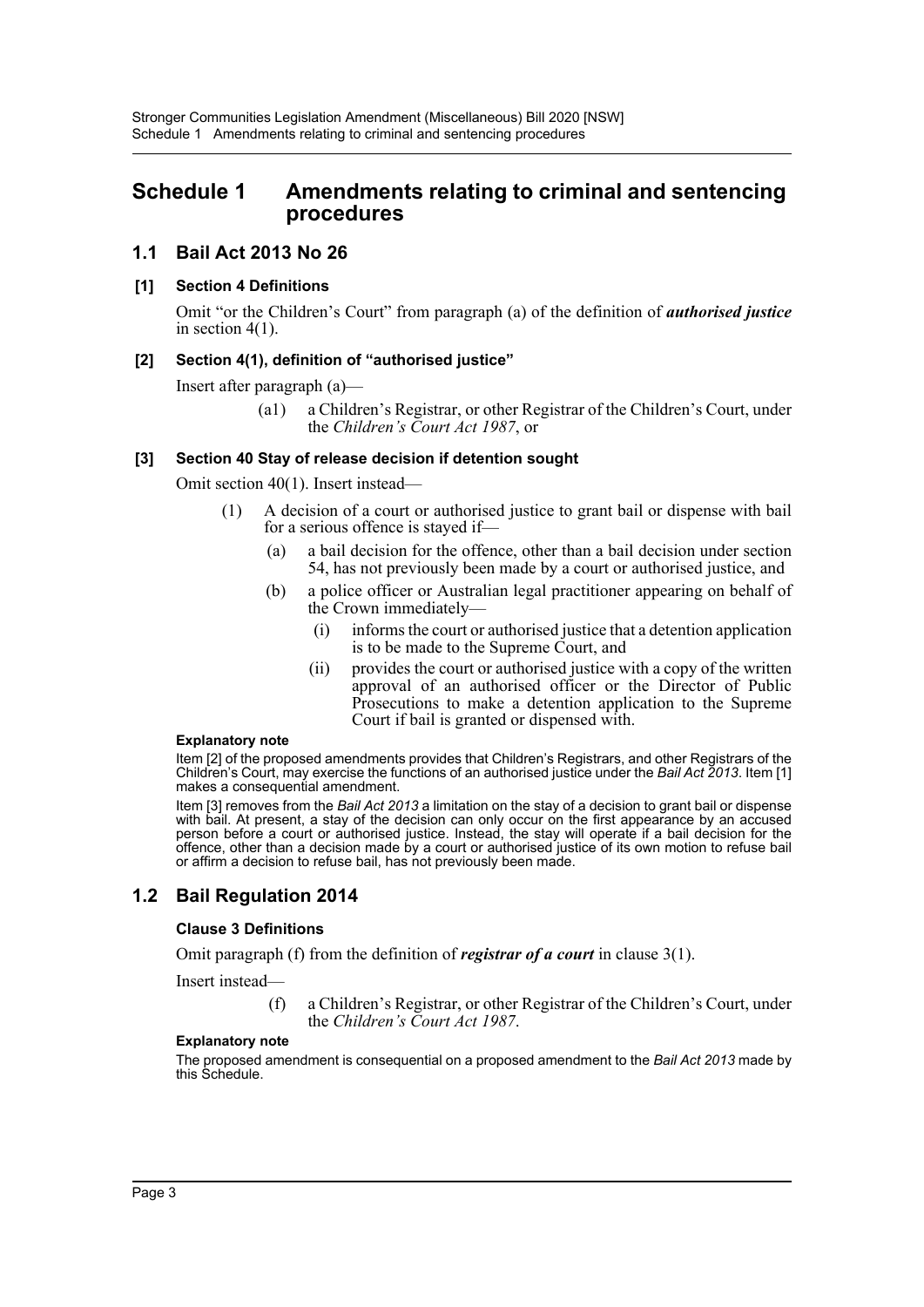# **1.3 Children (Criminal Proceedings) Act 1987 No 55**

## **[1] Section 33C Application of Crimes (Sentencing Procedure) Act 1999 to children**

Insert "and section 27(4A) of the *Crimes (Sentencing Procedure) Act 1999*" after "Subject to this Act" in section  $33C(1)$ .

#### **[2] Section 33C(2)**

Omit the subsection.

#### **Explanatory note**

The proposed amendments are consequential on an amendment to the *Crimes (Sentencing Procedure) Act 1999* made by this Schedule.

# **1.4 Crimes Act 1900 No 40**

#### **Section 91S Court may order rectification**

Insert after section 91S(1)—

(1A) A court that finds a person guilty of an offence against section 91R may order the person to take reasonable actions to remove, retract, recover, delete or destroy any intimate image threatened to be distributed by the person in contravention of the section within a period specified by the court.

#### **Explanatory note**

The proposed amendment enables a court to order the removal, retraction, recovery, deletion or destruction of an intimate image threatened to be distributed by a person in contravention of section 91R of the *Crimes Act 1900*. Contravention of the order will be punishable by 50 penalty units or imprisonment for 2 years, or both.

# **1.5 Crimes (Administration of Sentences) Act 1999 No 93**

#### **Section 40 Certain unlawful absences not to affect length of sentence**

Insert at the end of section  $40(1)(c)$ —

, and

(d) otherwise than by reason of having failed to enter a correctional centre in accordance with a warrant or order committing the inmate to a correctional centre,

#### **Explanatory note**

The proposed amendment clarifies that, if an inmate is unlawfully absent from a correctional centre because the inmate has failed to enter the correctional centre as required under a warrant or order, the inmate's term of imprisonment is extended by the period of the unlawful absence.

# **1.6 Crimes (Sentencing Procedure) Act 1999 No 92**

#### **[1] Section 25 Local Court not to impose certain penalties if offender is absent**

Insert after section 25(2)—

(2A) In deciding whether to issue, or authorise an authorised officer to issue, a warrant for the arrest of an absent offender who has lodged a written plea in accordance with section 182 of the *Criminal Procedure Act 1986* for the offence concerned, the Local Court must consider whether it is more appropriate to adjourn proceedings.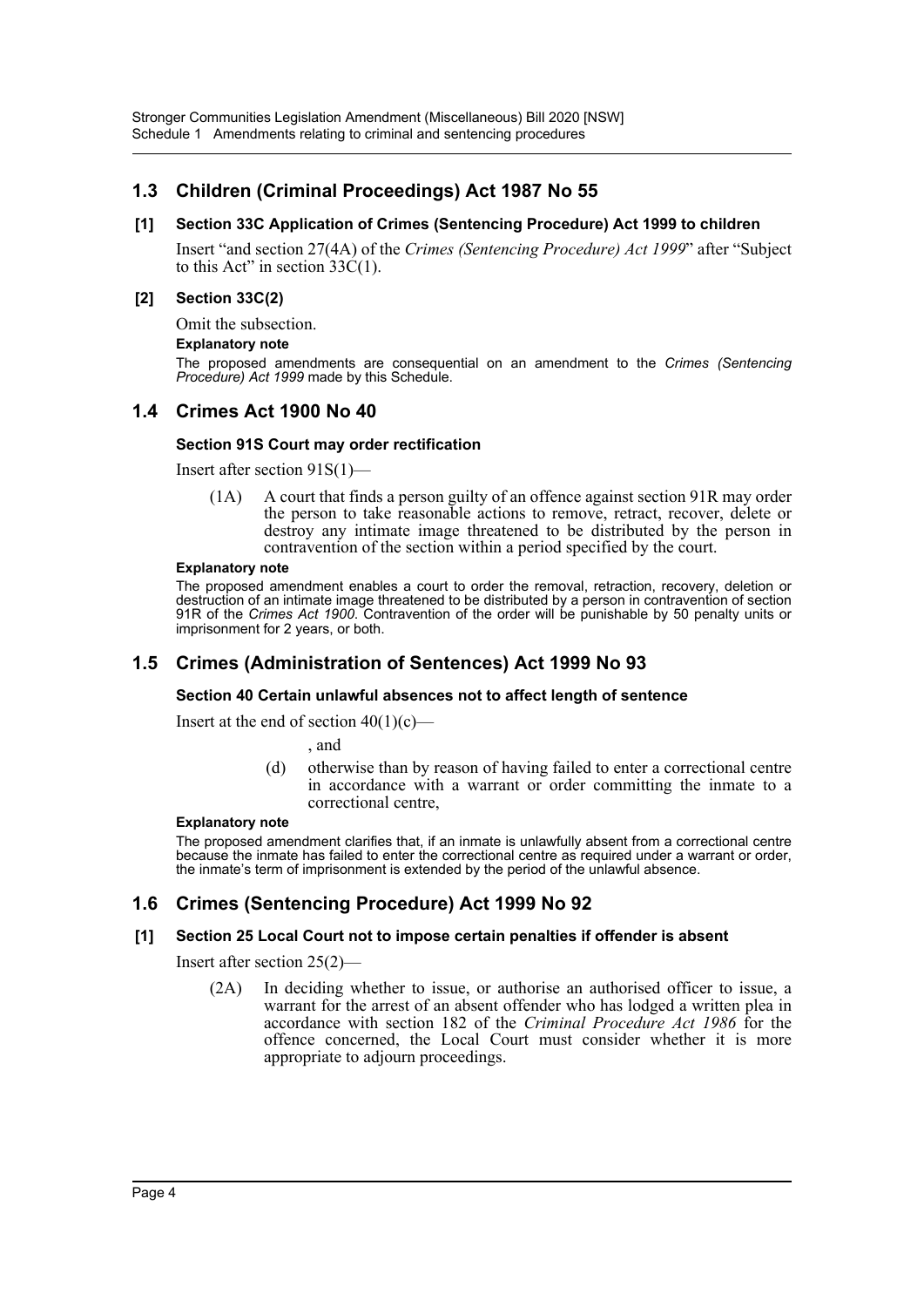Stronger Communities Legislation Amendment (Miscellaneous) Bill 2020 [NSW] Schedule 1 Amendments relating to criminal and sentencing procedures

#### **[2] Section 25(4), definition of "absent offender"**

Insert ", including a person who does not attend court because the person has lodged a written plea in accordance with section 182 of the *Criminal Procedure Act 1986* in respect of the offence concerned" after "absence".

## **[3] Section 25B Definitions**

Omit paragraph (a)(ii) of the definition of *negotiations document*. Insert instead—

- (ii) any other document that records an offer made by the offender to plead guilty to an offence specified in the document, served on the prosecutor in proceedings for the offence—
	- (A) following committal for trial or sentence, or
	- (B) after an indictment containing a new count offence is filed, or

#### **[4] Section 25D Sentencing discounts for guilty plea for offences dealt with on indictment**

Insert after section 25D(3)(a)—

- (a1) a reduction of 25% in any sentence that would otherwise have been imposed, if—
	- (i) the offender was discharged under section  $68(2)(a)$  of the *Criminal Procedure Act 1986*, and
	- (ii) an offer to plead guilty was made by the offender and recorded in a negotiations document as soon as practicable after the ex officio indictment was filed or the indictment was amended to include the new count,

# **[5] Section 25D(3)(b)**

Insert "or  $(a1)$ " after " $(a)$ ".

# **[6] Section 25D(3)(c)**

Insert ",  $(a1)$ " after " $(a)$ ".

# **[7] Section 27 Application of Division**

Omit "or the Local Court" from section 27(1).

Insert instead ", the Local Court or the Children's Court".

# **[8] Section 27(4A)**

Insert after section 27(4)—

- (4A) In relation to an offence that is being dealt with by the Children's Court, this Division applies only if—
	- (a) the offence is an offence against section 91H, 91J, 91K, 91L, 91P, 91Q or 91R of the *Crimes Act 1900*, or
	- (b) the offence is not an offence referred to in Table 2 of Schedule 1 to the *Criminal Procedure Act 1986* and the offence is—
		- (i) an offence that results in the death of, or actual physical bodily harm to, any person, or
		- (ii) an offence that involves an act of actual or threatened violence, or
		- (iii) an offence for which a higher maximum penalty may be imposed if the offence results in the death of, or actual physical bodily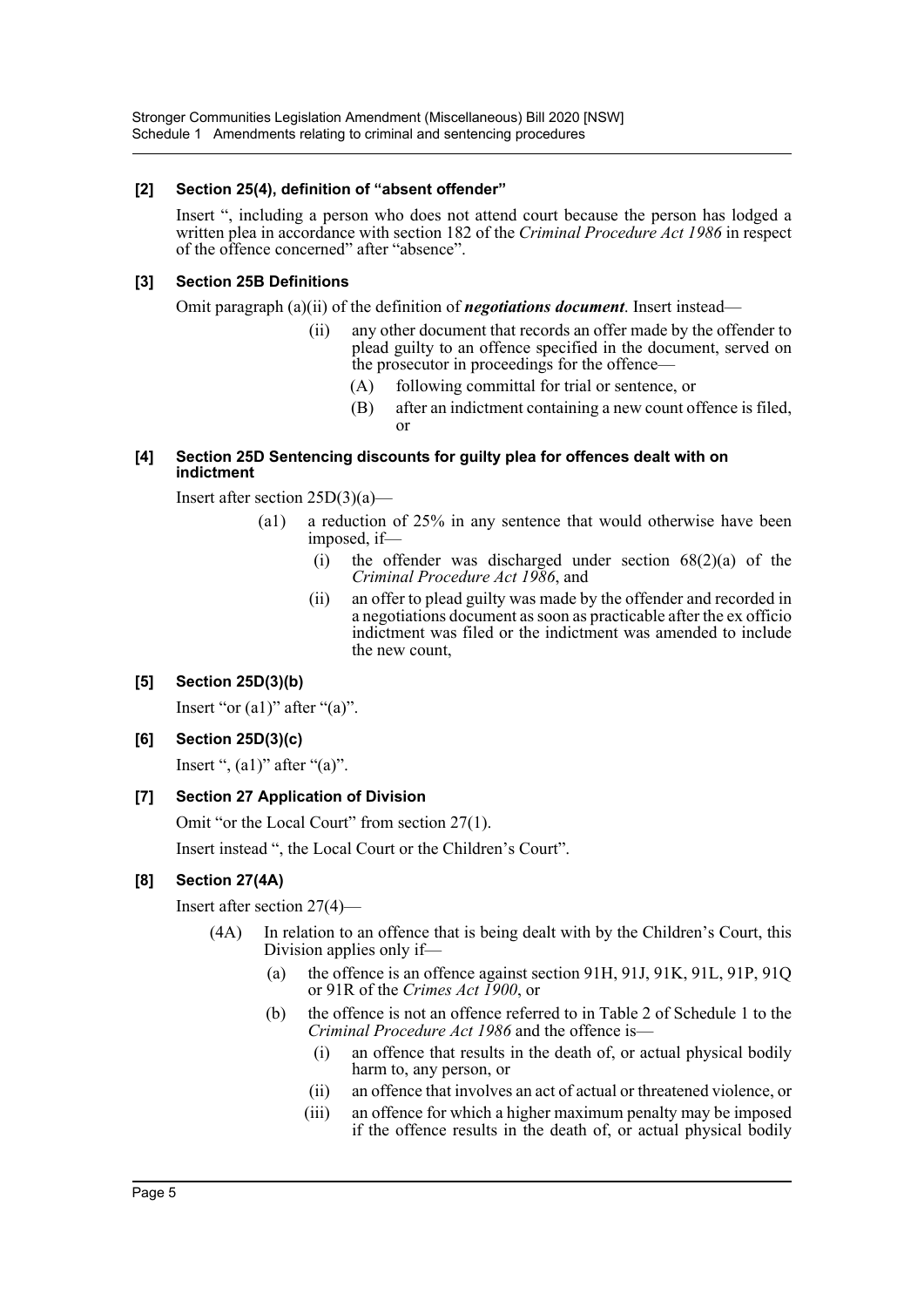harm to, any person than may be imposed if the offence does not have that result, or

(iv) a prescribed sexual offence.

## **[9] Section 27(6)**

Omit "(1)–(4)". Insert instead "(1)–(4A)".

#### **Explanatory note**

Item [1] of the proposed amendments provides that the Local Court, in deciding whether, for the purposes of conviction and sentencing, to issue, or authorise the issue of, a warrant for the arrest of an absent offender who has lodged a written plea of that kind, must consider whether it is more appropriate to adjourn proceedings.

Item [2] provides that the Local Court must not make certain orders with respect to an offender who has lodged a written plea under section 182 of the *Criminal Procedure Act 1986* if the offender is absent from the proceedings regarding the offence.

Item [4] addresses a concern that the sentence discount scheme currently applying under the Early Appropriate Guilty Plea scheme may not apply in circumstances where charges against an offender have been discharged at the committal hearing due to the prosecutor not filing a charge certificate as required by the *Criminal Procedure Act 1986*.

Item [8] provides that a victim impact statement may be tendered in, and considered by, the Children's Court in relation to certain specified offences.

Items [3], [5], [6], [7] and [9] make consequential amendments.

# **1.7 Criminal Appeal Act 1912 No 16**

#### **[1] Section 3 Constitution of court**

Omit "such three or more judges of the Supreme Court as the Chief Justice may direct" from section 3(1).

Insert instead "3 or more Judges of the Supreme Court or in any other way provided by this Act".

#### **[2] Section 3(1AA)**

Insert after section 3(1)—

(1AA) The Chief Justice is to make arrangements, subject to other provisions of this Act, for the transaction of the business of the court, including the constitution of the court for particular proceedings.

## **[3] Section 3(1A)**

Omit "subsection (1)" and "also direct".

Insert instead "subsection (1AA)" and "direct", respectively.

#### **[4] Section 22 Powers of a judge sitting alone**

Omit "judge of the court" from section 22(1).

Insert instead "Judge of the Supreme Court designated by the Chief Justice".

#### **[5] Section 22(1)(l)**

Insert after section  $22(1)(k)$ —

(l) any other powers of the court in respect of procedural or interlocutory matters as may be prescribed by the rules of court.

## **[6] Section 22(2)**

Omit "judge". Insert instead "Judge".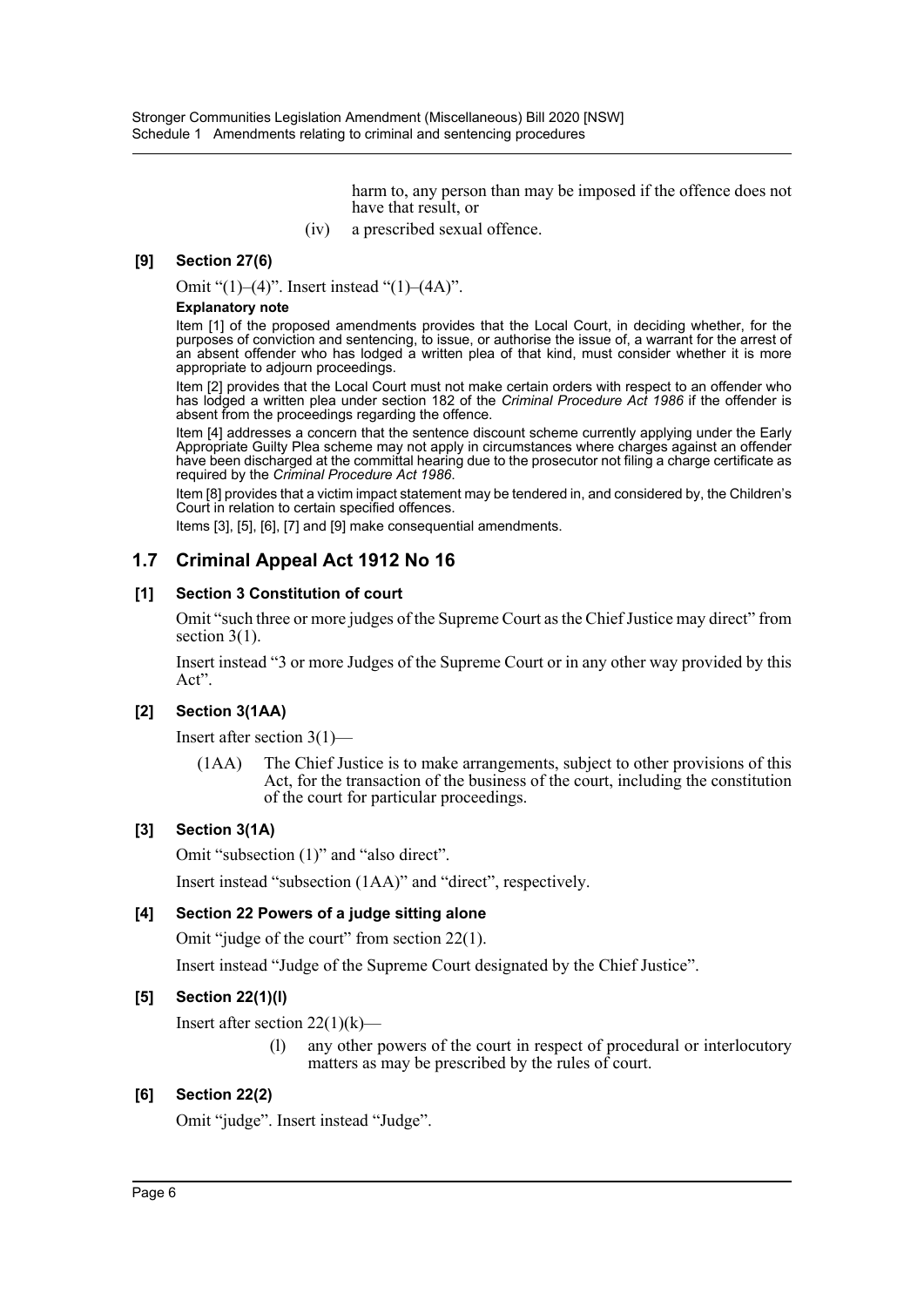## **[7] Section 28 Rules of court**

Omit section 28(2)(c). Insert instead—

- (c) The powers and duties of the registrar and other officers of the court, including the powers of the court that may be exercised by them,
- (c1) The review by the court of decisions of the registrar or other officers of the court, including decisions in exercise of any powers of the court conferred on them,

#### **Explanatory note**

Item [2] of the proposed amendments allows the Chief Justice of the Supreme Court to make arrangements for the transaction of the business of the Court of Criminal Appeal. This includes constituting the Court without the need to give formal directions, as is currently the case. Comparable powers are given by section 39 of the *Supreme Court Act 1970* for the transaction of the business of the Court of Appeal. Items [1] and [3] make consequential amendments.

Item [4] allows the Chief Justice to designate a single Judge of the Supreme Court to exercise certain procedural or interlocutory powers of the Court of Criminal Appeal conferred on single Judges by section 22 of the *Criminal Appeal Act 1912* without having to constitute the Court for that purpose and then designate a single Judge. Item [5] allows a designated Judge to exercise any additional procedural or interlocutory powers prescribed by the rules of the Court. Item [6] makes a consequential amendment.

Item [7] confirms that the rules of the Court of Criminal Appeal may confer powers of the Court on the Registrar or other officers of the Court and provide for the review of their decisions by the Court. Section 124(10C) of the *Supreme Court Act 1970* gives a comparable power for the Supreme Court.

# **1.8 Criminal Procedure Act 1986 No 209**

## **[1] Section 3 Definitions**

Insert in alphabetical order in section 3(1)—

*coincidence evidence* has the same meaning as it has in the *Evidence Act 1995*. *tendency evidence* has the same meaning as it has in the *Evidence Act 1995*.

#### **[2] Section 3(1), definition of "prescribed sexual offence"**

Insert "91P, 91Q, 91R," after "91G," in paragraph (a).

# **[3] Section 29A**

Insert after section 29—

#### **29A Tendency or coincidence—offences to be heard together**

- (1) A court must hear and determine together proceedings for 2 or more offences if—
	- (a) the offences are alleged to have been committed by the same person, and
	- (b) the offences are—
		- (i) charged in the same indictment, or
		- (ii) listed for hearing on the same day and at the same place, and
	- (c) the prosecution has given notice that it intends to rely on tendency evidence or coincidence evidence that relates to more than 1 of the offences.
- (2) This section is subject to section 21(2).

#### **[4] Section 140 Pre-trial conferences**

Omit section 140(4). Insert instead—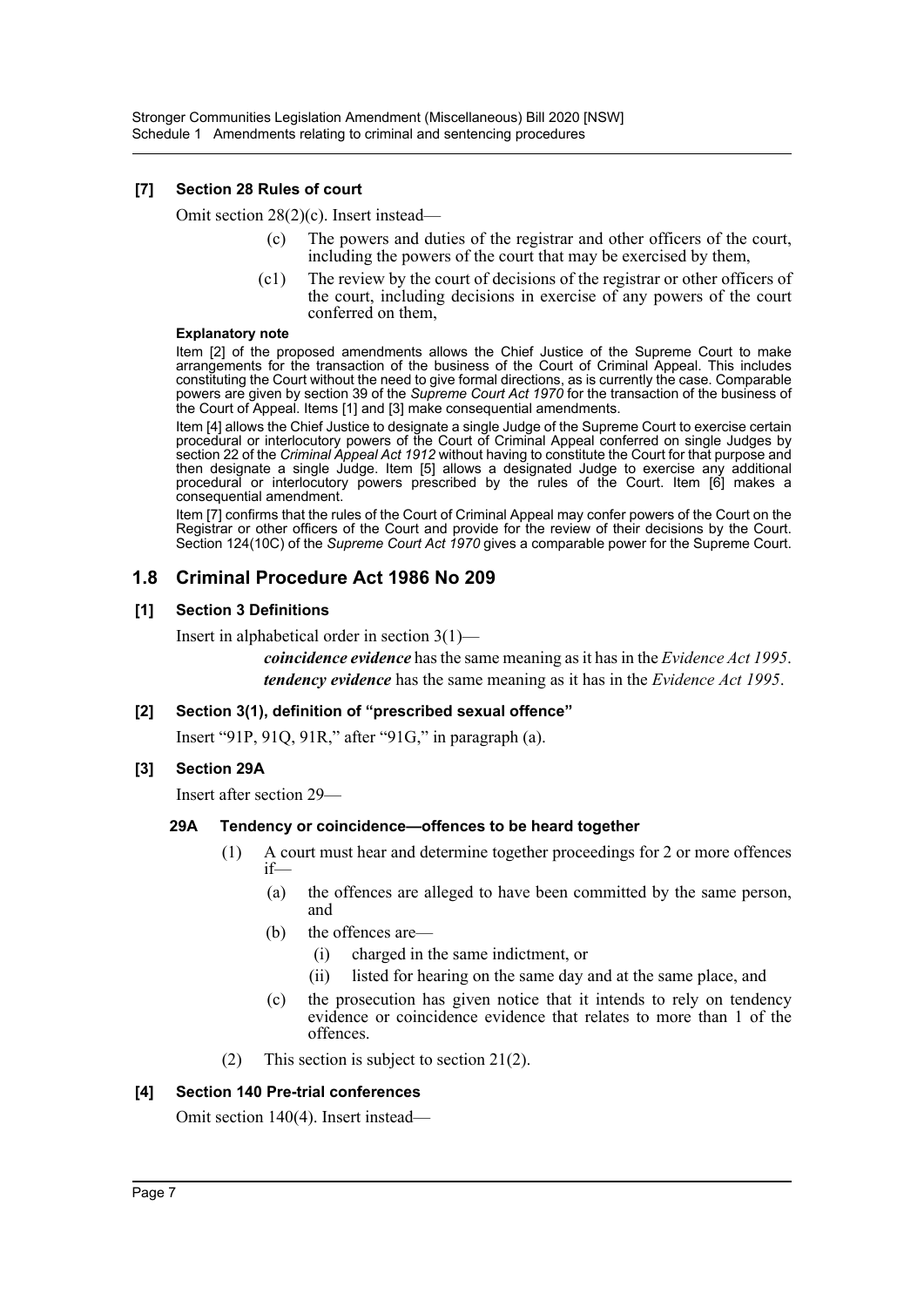- (4) The purposes of the pre-trial conference are as follows—
	- (a) to determine whether the accused person and the prosecutor are able to reach agreement regarding the evidence to be admitted at the trial,
	- (b) to identify the key issues in dispute between the accused person and the prosecutor at the trial, if any,
	- (c) to identify any other issues relating to the proceedings against the accused person that require resolution prior to the commencement of the trial,
	- (d) to identify or determine any other matter as directed by the court.

#### **[5] Section 149 Requirements as to notices**

Omit "as soon as practicable after giving it, or as otherwise required by the court" from section 149(5).

Insert instead "in accordance with a timetable determined by the court".

## **[6] Section 149(6) and (7)**

Omit section 149(6). Insert instead—

- The court may vary the timetable if the court considers it would be in the interests of the administration of justice to do so.
- (7) In this section *notice* includes an amended notice.

#### **[7] Section 150 Notice of alibi**

Omit "42 days" from the definition of *prescribed period* in section 150(8).

Insert instead "56 days".

#### **[8] Section 161A**

Insert after section 161—

#### **161A Direction not to be given regarding tendency or coincidence evidence**

- (1) A jury must not be directed that evidence needs to be proved beyond reasonable doubt to the extent that it is adduced as tendency evidence or coincidence evidence.
- (2) If evidence is adduced as both tendency evidence or coincidence evidence and as proof of an element or essential fact of a charge before the jury, the jury may be directed that the evidence needs to be proved beyond reasonable doubt, but only to the extent that it is adduced as proof of the element or essential fact.
- (3) Subsection (1) does not apply if a court is satisfied—
	- (a) there is a significant possibility that a jury will rely on an act or omission as being essential to its reasoning in reaching a finding of guilt, and
	- (b) evidence of the act or omission has been adduced as tendency evidence or coincidence evidence.

#### **[9] Section 247A**

Omit the section. Insert instead—

#### **247A Application**

This Division applies to proceedings before—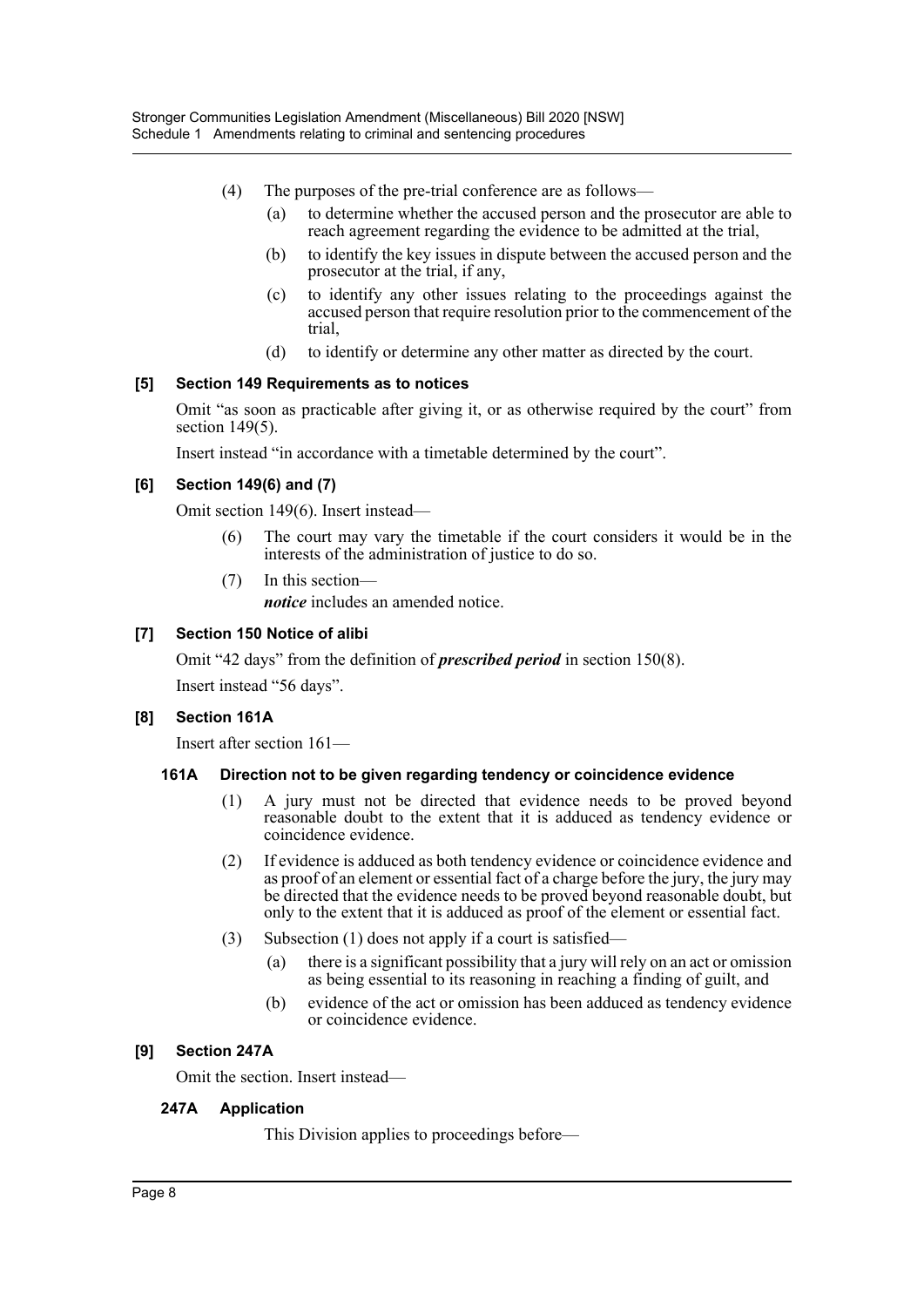- (a) the Supreme Court in its summary jurisdiction, or
- (b) the Land and Environment Court in its summary jurisdiction, or
- (c) the District Court in matters brought under section 229B(1)(b) of the *Work Health and Safety Act 2011*.

#### **[10] Section 247B Purpose**

Omit "before the court in its summary jurisdiction" from section 247B(1).

#### **[11] Section 247C Definitions**

Omit the definition of *court* from section 247C(1). Insert instead—

*court* means—

- (a) the Supreme Court, or
- (b) the Land and Environment Court, or
- (c) the District Court.

#### **[12] Section 247E Notice of prosecution case to be given to defendant**

Insert after section 247E(2)—

- (2A) If the proceedings are for an offence under the *Work Health and Safety Act 2011*, the prosecutor complies with subsection (1)(c) of this Act by giving the defendant—
	- (a) if the statement of a witness is in the form of information given under section  $155(2)(a)$  of that Act—a copy of the notice issued under that section and the information, or
	- (b) if the statement of a witness is in the form of-
		- (i) a written record of evidence given under section 155(2)(c) or questions and answers under section  $171(1)(c)$  of that Act—a copy of that written record, or
		- (ii) an electronic recording of evidence given under section  $155(2)(c)$ or questions and answers under section  $171(1)(c)$  of that Act—a copy of the transcript of the recording, or
	- (c) if the statement of a witness is in the form of questions and answers recorded under section 185A of that Act—a copy of the transcript of the recording.

**Note.** If the same witness statement exists as both a written record of evidence, as set out in paragraph (b)(i), and an electronic recording of evidence, as set out in paragraph (b)(ii), it is intended that the prosecutor will comply with this section by providing either a copy of the written record under paragraph (b)(i) or a copy of the electronic recording under paragraph (b)(ii).

#### **[13] Section 247E(3)(c)**

Insert after section 247E(3)(b)—

(c) an inspector under the *Work Health and Safety Act 2011*.

#### **[14] Schedule 2 Savings, transitional and other provisions**

Insert after clause 89(5)—

(5A) Subclause (5) does not prevent a person from being appointed as a children's champion for a witness merely because the person carries out the functions of a children's champion for the witness during a criminal investigation that takes place before or after the commencement of proceedings to which this Part applies.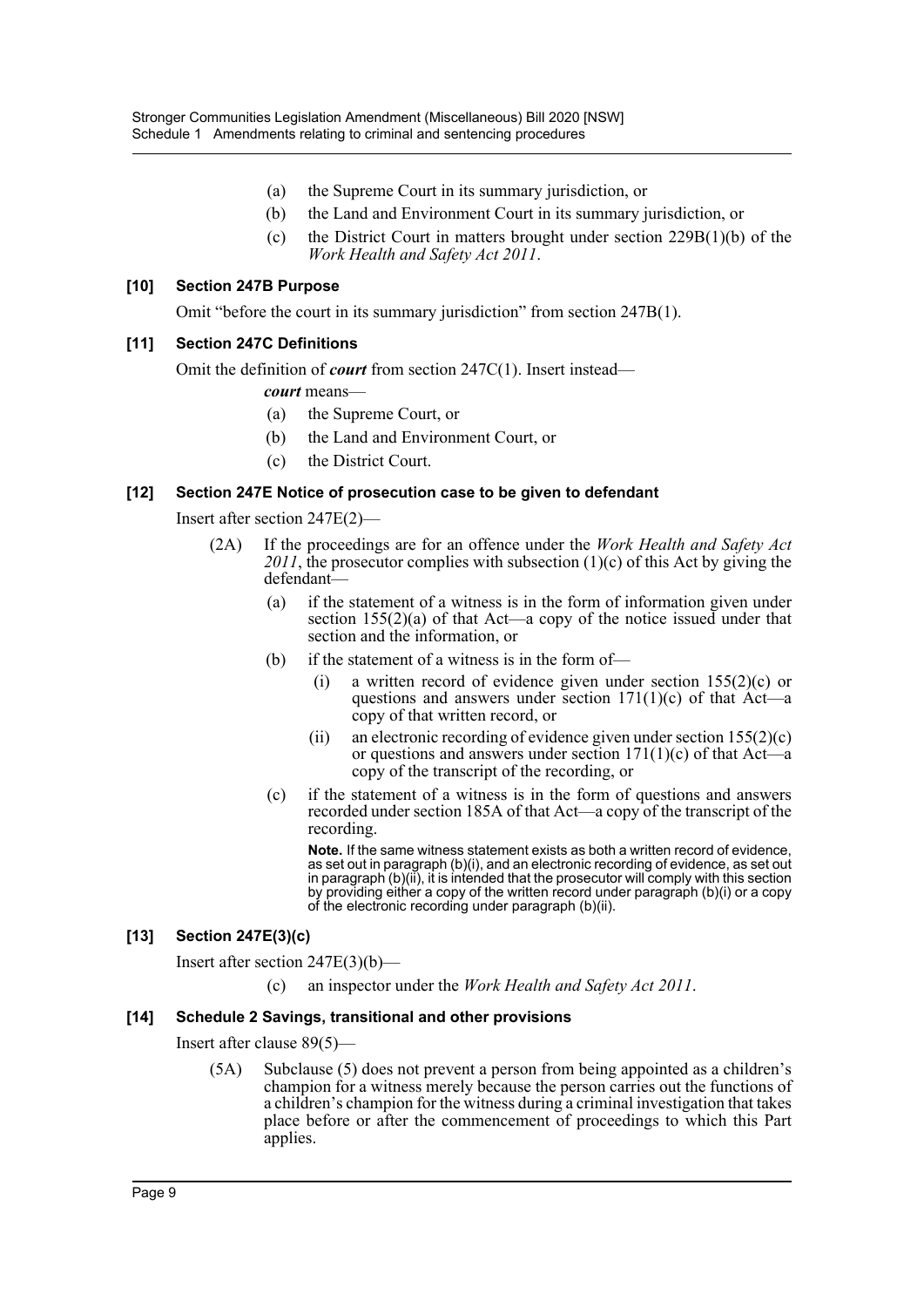## **[15] Schedule 2**

Insert at the end of the Schedule, with appropriate Part and clause numbering—

# **Part Provisions consequent on enactment of Stronger Communities Legislation Amendment (Miscellaneous) Act 2020**

#### **Tendency or coincidence—offences to be heard together**

Section 29A does not apply to proceedings, the hearing of which began before the commencement of that section.

#### **Prescribed period—notice of alibi**

Section 150, as in force immediately before its amendment by the *Stronger Communities Legislation Amendment (Miscellaneous) Act 2020*, continues to apply to a trial on indictment if on the commencement of the amendment there are 42 days, but not more than 70 days, before the trial is listed for hearing.

#### **Explanatory note**

Item [2] of the proposed amendments provides that offences under the *Crimes Act 1900* relating to recording or distributing, or threatening to record or distribute, intimate images without consent are prescribed sexual offences.

Item [3] requires proceedings for offences alleged to have been committed by the same person to be heard together if they are charged in the same indictment or listed together and the prosecution intends to lead tendency evidence or coincidence evidence that relates to the offences. Item [8] prevents a jury being directed that evidence adduced as tendency evidence or coincidence evidence must be proved beyond reasonable doubt except in limited circumstances. Item [1] makes a consequential amendment.

Item [4] provides that a pre-trial conference has certain purposes in addition to determining whether an accused person and a prosecutor are able to reach agreement regarding the evidence to be admitted at trial.

Item [5] updates the time within which a mandatory pre-trial disclosure notice given by the prosecution and defence must be filed with the court, providing that the notice is to be filed in accordance with a timetable determined by the court. Item [6] makes consequential amendments.

Item [7] shortens the period in which an accused person must give notice of particulars of an alibi to the Director of Public Prosecutions and file a copy of the notice with the court before being able to adduce evidence in support of the alibi without leave of the court. The shortened period commences at the time of the accused person's committal for trial and ends 56 days before the trial is listed for hearing.

Items [9]–[11] provide for the District Court to case manage prosecutions brought under the *Work Health and Safety Act 2011*, while item [12] ensures that effective case management of those matters is not frustrated by the specific ways that evidence is gathered under that Act. Item [13] makes a consequential amendment.

Item [14] deals with an amendment relating to children's champions. Children's champions are appointed to assist child complainants and child prosecution witnesses in proceedings under the child sexual offence evidence pilot scheme. The proposed amendment provides that a person who carries out the functions of a children's champion for a witness during a criminal investigation into a child sexual offence that takes place before or after the commencement of proceedings for the offence is not prevented from being appointed as a children's champion for the witness.

Item [15] provides for certain transitional provisions consequent on enactment of the proposed Act relating to this subschedule.

# **1.9 Evidence (Audio and Audio Visual Links) Act 1998 No 5**

#### **Section 22C COVID-19 pandemic—special provisions**

Insert after section 22C(7)—

(7A) To avoid doubt, the appearance of an accused person in any proceedings under this section may take place by way of audio visual link from a place within or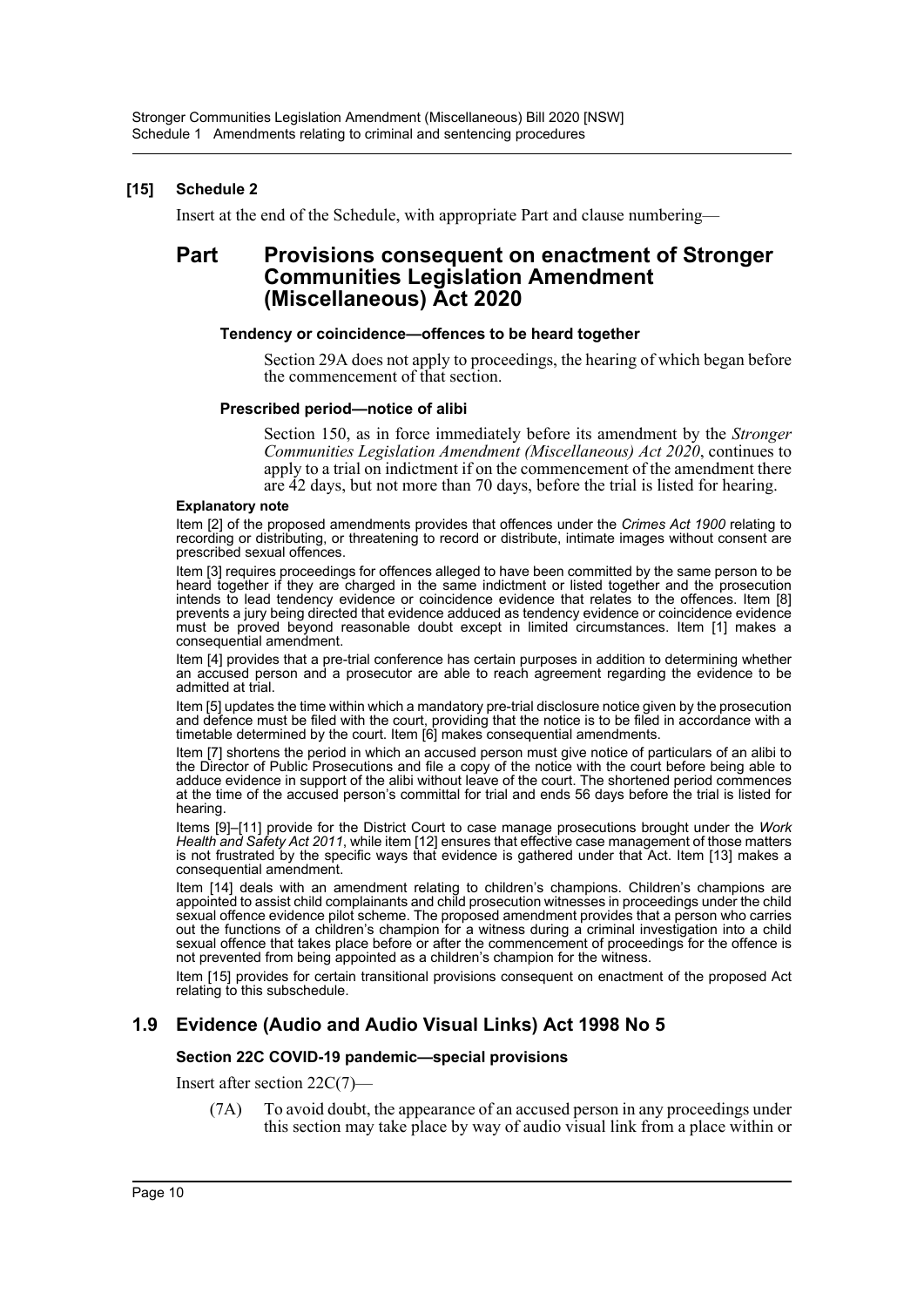outside New South Wales, including a place outside Australia, if the court directs or the parties to the proceedings consent.

#### **Explanatory note**

The proposed amendment clarifies the intent of the COVID-19 pandemic special provisions in relation to the appearance of accused persons in certain proceedings. It provides that the appearance may take place by way of audio visual link from a place within or outside of New South Wales if the court directs or the parties to the proceedings consent.

## **1.10 Supreme Court Act 1970 No 52**

#### **[1] Section 69A Releases on bail and custody of claimants seeking judicial review of conviction or sentence**

Omit section 69A(5).

## **[2] Section 69D, heading**

Omit "or order with effect from an earlier day". Insert instead ", order or sentence".

#### **[3] Section 69D(1)**

Omit "being the day the order is made or an earlier day".

Insert instead "including a day specified by reference to a future event".

#### **Explanatory note**

Item [1] of the proposed amendments removes the overlap between sections 69A(5) and 69D(1) of the *Supreme Court Act 1970* in enabling the Supreme Court of NSW to order that the imprisonment under an original sentence of imprisonment is to commence or recommence on a day specified by the Court when determining judicial review applications.

Item [3] enables the Court to order that a conviction, order or sentence is to commence or recommence on a day specified by the Court, including a day specified by reference to a future event. Currently, the Court may only make these orders with effect from the day the order is made or from an earlier day. Item [2] makes a consequential amendment.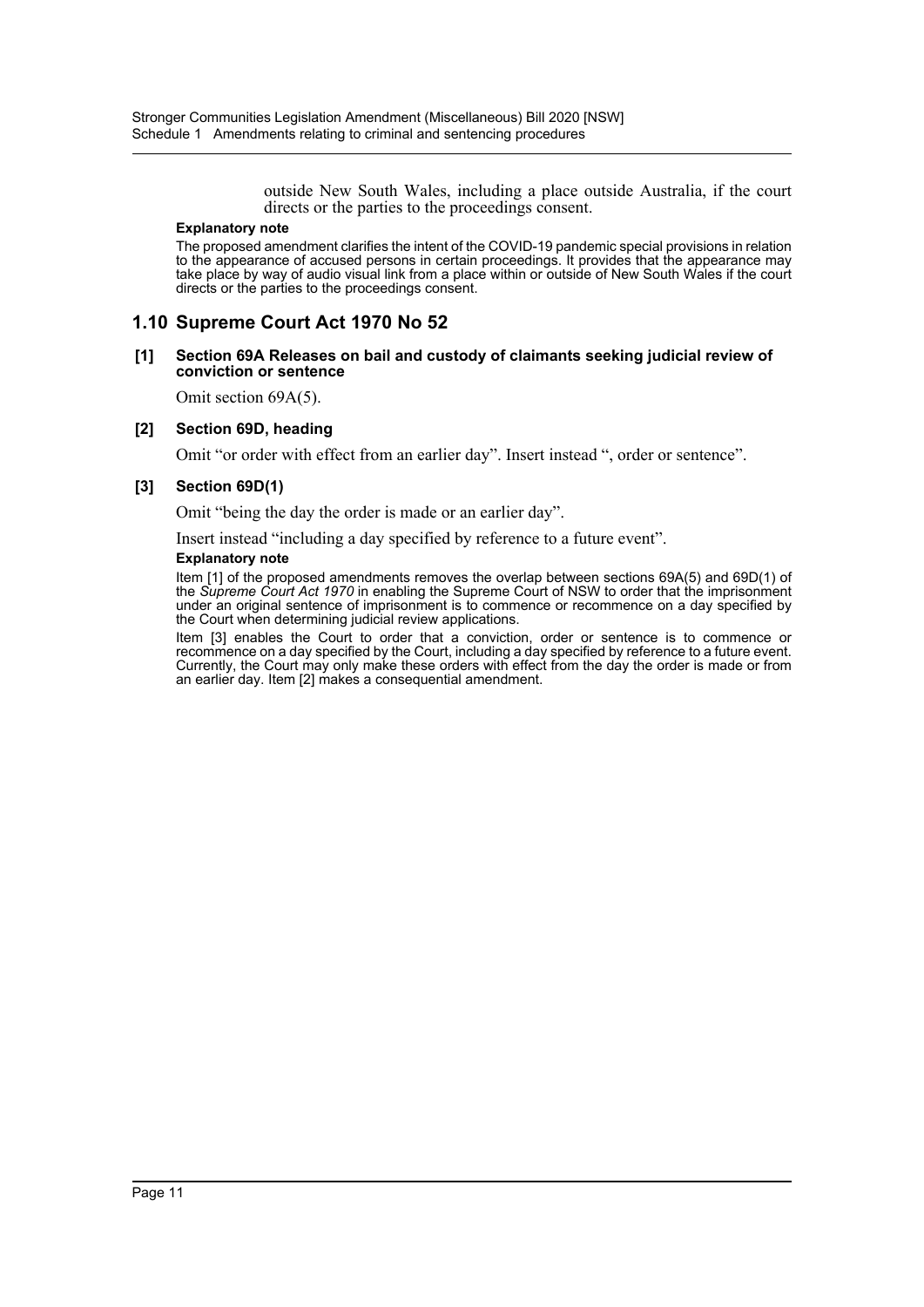# <span id="page-12-0"></span>**Schedule 2 Miscellaneous amendments**

# **2.1 Children and Young Persons (Care and Protection) Act 1998 No 157**

# **[1] Section 79E**

Insert after section 79D—

## **79E Entry to premises of prospective guardians**

- (1) For the purposes of assessing a prospective guardian's suitability to be a guardian, a supervising person may, with the consent of the prospective guardian—
	- (a) enter and inspect the residential premises of the prospective guardian where a child or young person is intended to reside, and
	- (b) inspect a document or thing on the premises, and
	- (c) interview the prospective guardian, and
	- (d) interview any other person on the premises.
- (2) An assessment of a prospective guardian's suitability extends to the assessment of persons residing on the same property as the prospective guardian for 3 weeks or more.
- (3) In this section—

*reside on a property* has the same meaning as in the *Child Protection (Working with Children) Act 2012*.

#### *supervising person* means—

- (a) the Secretary, or
- (b) if the prospective guardian is an authorised carer—an officer or employee of the designated agency that—
	- (i) authorised the prospective guardian as an authorised carer, or
	- (ii) has supervisory responsibility for a child or young person in the care of the authorised carer.

# **[2] Section 134A**

Insert after section 134—

# **134A Definition**

```
In this Part—
```
*reside on a property* has the same meaning as in the *Child Protection (Working with Children) Act 2012*.

# **[3] Section 137 Authorised carers**

Omit section 137(4).

# **[4] Sections 137A and 137B**

Insert after section 137—

#### **137A Entry to premises of applicants for authorisation**

(1) This section applies to the residential premises of an applicant for authorisation as an authorised carer by a designated agency if the premises are the place where a child or young person who will be in the care of the applicant is intended to reside.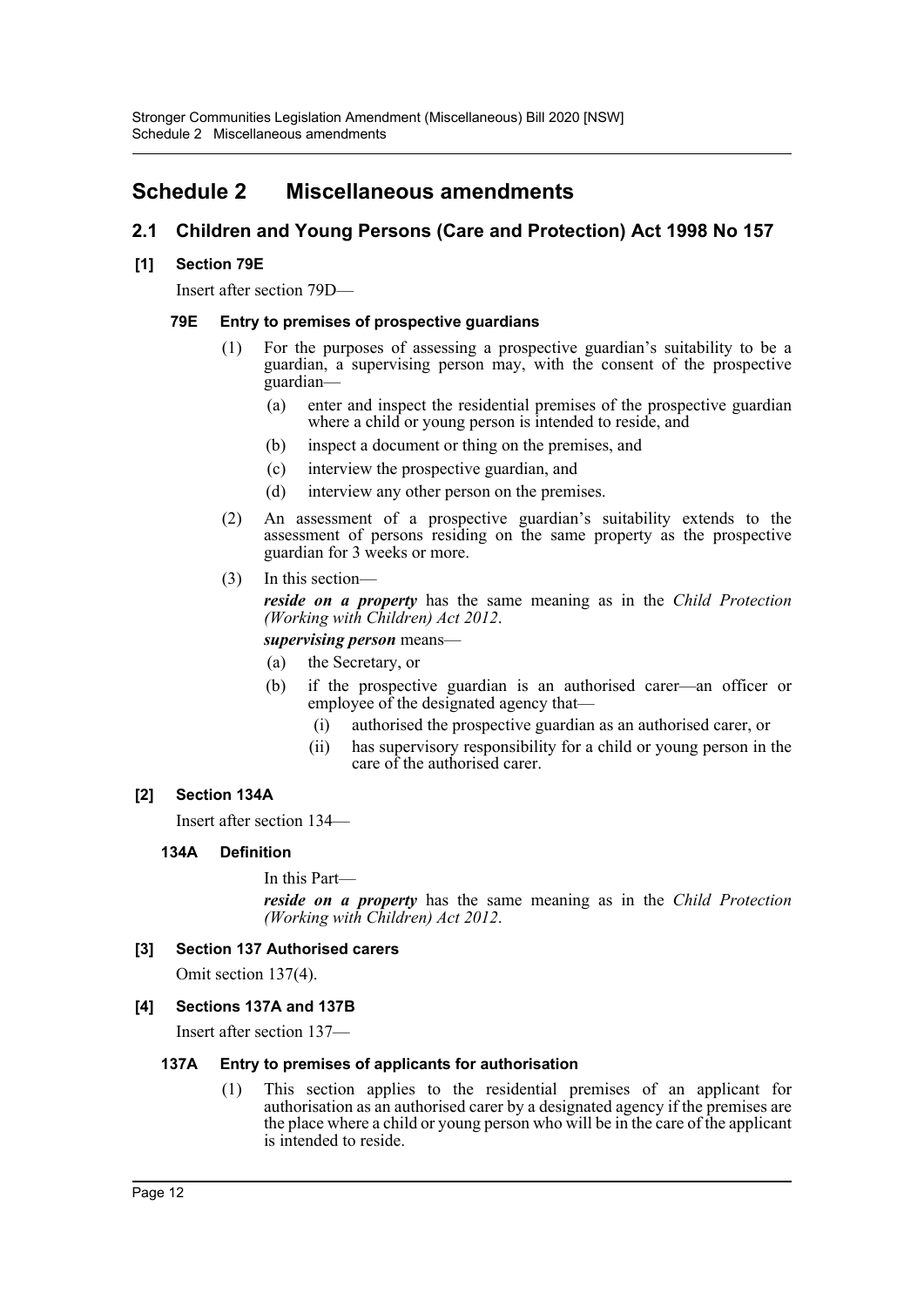- (2) For the purposes of authorisation of the applicant, a supervising person may, with the consent of the applicant-
	- (a) enter and inspect the residential premises, and
	- (b) inspect a document or thing on the premises, and
	- (c) interview the applicant, and
	- (d) interview any other person on the premises.
- (3) An assessment of an applicant's suitability extends to the assessment of persons residing on the same property as the applicant for 3 weeks or more.
- (4) In this section—

#### *supervising person* means—

- (a) the Secretary, or
- (b) an officer or employee of the designated agency that is responsible for authorising the applicant as an authorised carer.

#### **137B Entry to premises of authorised carers**

- (1) This section applies to the residential premises of an authorised carer if the premises are the place where a child or young person in the care of the authorised carer resides or is intended to reside.
- (2) It is a condition of an authorised carer's authorisation that a supervising person may, at a reasonable hour and on reasonable notice, enter and inspect the premises under Chapter 15, Part 3 for the purposes of—
	- (a) assessing the suitability of the authorised carer, or
	- (b) supervising the placement of a child or young person in the care of the authorised carer.
- (3) The powers of entry and inspection extend to the assessment of persons residing on the same property as the authorised carer for 3 weeks or more.
- (4) In this section—

#### *supervising person* means—

- (a) the Secretary, or
- (b) an officer or employee of the designated agency that has supervisory responsibility for a child or young person in the care of an authorised carer.

**Note.** See the definition of *authorised carer* in section 137(1). An authorised carer includes an individual provisionally authorised as an authorised carer by a designated agency.

#### **[5] Section 238 Application of Part**

Insert at the end of the section—

(2) Despite subsection (1), this Part does not apply to entry or inspection of residential premises under section 79E or 137A.

#### **Explanatory note**

Item [1] of the proposed amendments provides that the Secretary or, if a prospective guardian is an authorised carer, an officer or employee of certain designated agencies, may, with the consent of the prospective guardian, enter and inspect the prospective guardian's residential premises where a child or young person subject to a guardianship order is intended to reside. The Secretary, officer or employee may inspect a document or thing on the premises and interview the prospective guardian or any other person on the premises. The entry and inspection must be for the purposes of assessing the prospective guardian's suitability to be a guardian, including for the purposes of the assessment of individuals residing on the same property as the prospective guardian for 3 weeks or more.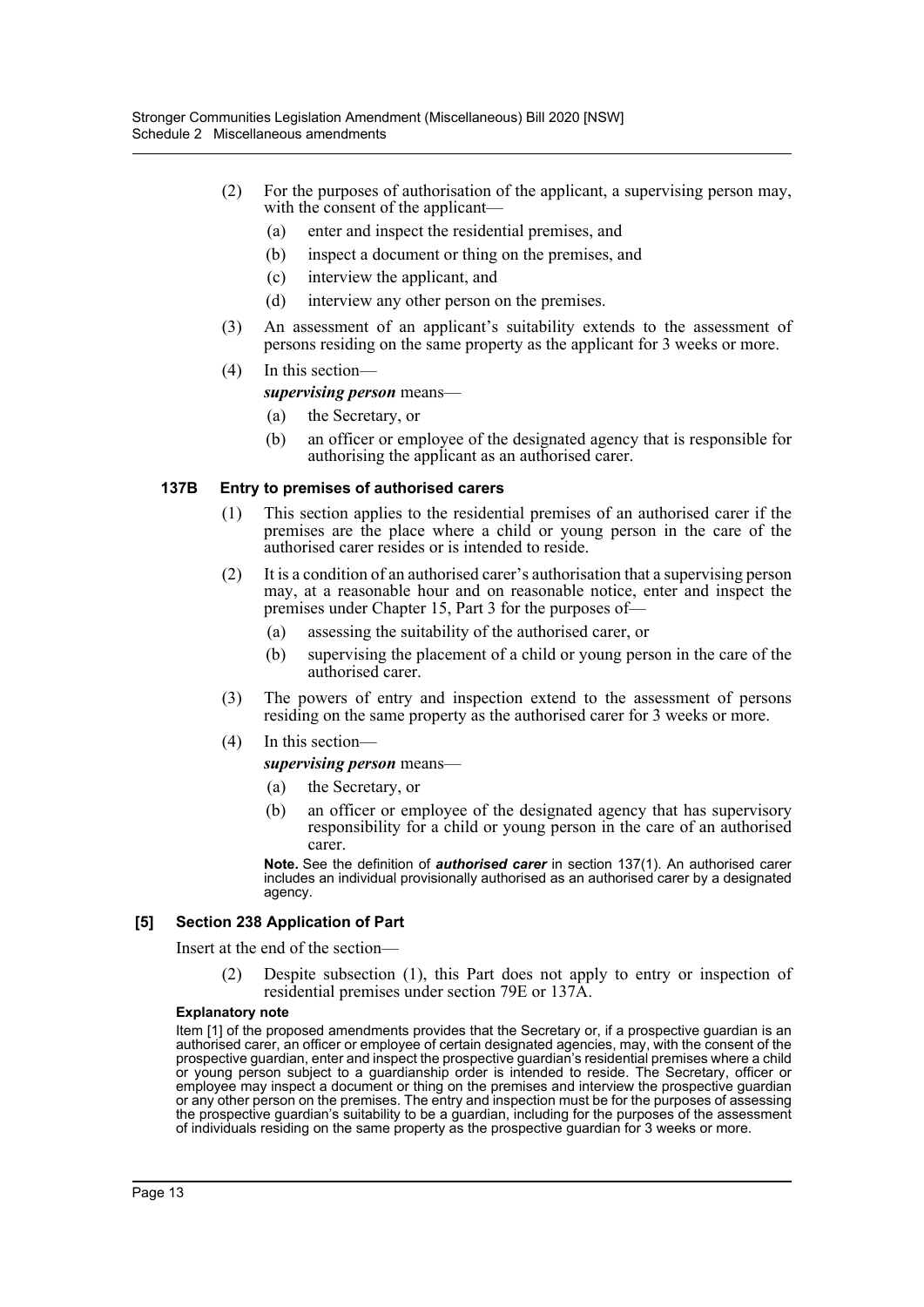Item [2] inserts a definition of *reside on a property* for the purposes of Chapter 8, Part 1 of the *Children and Young Persons (Care and Protection) Act 1998*. Item [3] makes a consequential amendment.

Item [4] provides that the Secretary or an officer or employee of certain designated agencies may, with the consent of an applicant for authorisation as an authorised carer, enter and inspect the applicant's residential premises if the premises are where a child or young person who will be in the care of the applicant is intended to reside. The Secretary, officer or employee may inspect a document or thing on the premises and interview the applicant and any other person on the premises. The entry and inspection must be for the purposes of authorising the applicant, including for the purposes of the assessment of individuals residing on the same property as the applicant for 3 weeks or more.

Item [4] also provides it is a condition of an authorised carer's authorisation that the Secretary, officer or employee, at a reasonable hour and on reasonable notice, enter and inspect the authorised carer's residential premises for the purposes of assessing the suitability of the authorised carer or supervising the placement of a child or young person in the care of the authorised carer. The powers of entry and inspection extend to the assessment of persons residing on the same property as the authorised carer for 3 weeks or more.

Item [5] provides that Chapter 15, Part 3 of the *Children and Young Persons (Care and Protection) Act 1998* does not apply to certain functions relating to the entry and inspection of residential premises.

# **2.2 Children's Guardian Act 2019 No 25**

# **[1] Section 85 Registers to be kept**

Omit section 85(1)(a). Insert instead—

- (a) a register (the *authorised carers register*) for the following—
	- (i) authorised carers,
	- (ii) applicants for authorisation as authorised carers,
	- (iii) persons who, under section 10 of the *Child Protection (Working with Children) Act 2012*, are required to hold a working with children check clearance because the person resides on the same property as an authorised carer for 3 weeks or more,
	- (iv) persons who reside on the same property as an applicant for authorisation as an authorised carer for 3 weeks or more,

# **[2] Section 85(1)(b)**

Omit the paragraph. Insert instead—

- (b) a register (the *residential care workers register*) for the following—
	- (i) residential care workers,
	- (ii) applicants for employment as residential care workers,

# **[3] Section 85(1A)**

Insert after section 85(1)—

(1A) The Children's Guardian, and a person prescribed by the regulations for the purposes of this section, may deal with information for the purposes of keeping a register.

# **[4] Section 85(3)**

Insert after section 85(2)—

(3) In this section—

*deal*, with information, means collect, use or disclose information.

#### **Explanatory note**

Items [1] and [2] of the proposed amendments transfer amendments to the *Children's Guardian Act 2019* made by Schedule 1.1[12] to the *Stronger Communities Legislation Amendment (Courts and Civil) Act 2020* to the proposed Act to allow amendments relating to the residential care workers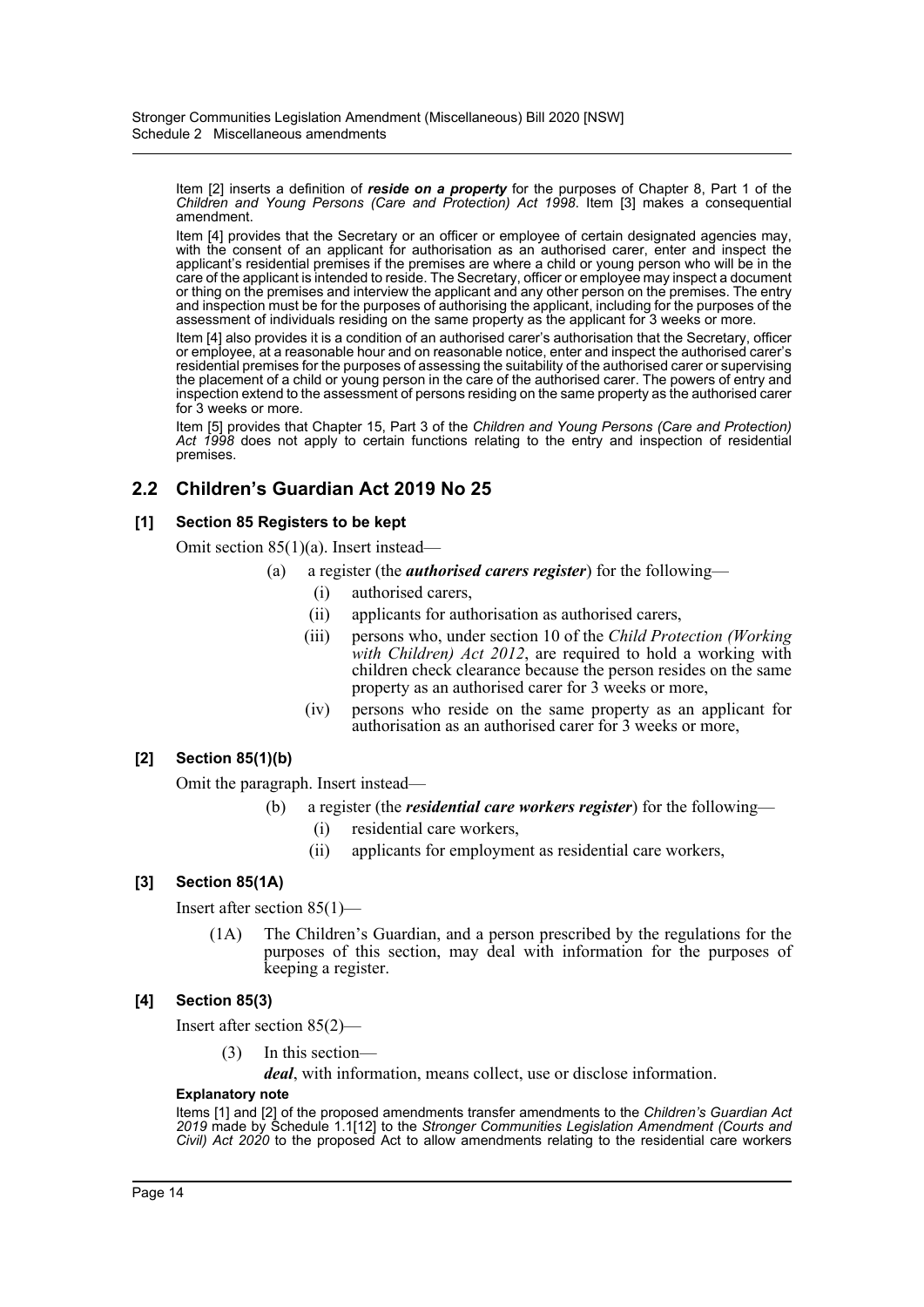register to commence on the date of assent to the proposed Act. Item [1] also provides for information about persons who reside on the same property as an applicant for authorisation as an authorised carer to be kept on the authorised carers register.

Items [3] and [4] enable the Children's Guardian, and a person prescribed by the regulations, to collect, use or disclose information for the purposes of keeping a register.

## **2.3 Contract Cleaning Industry (Portable Long Service Leave Scheme) Act 2010 No 122**

## **Section 118 Special provision for pro rata payment during COVID-19 pandemic**

Omit paragraph (b) of the definition of *prescribed period* in section 118(3).

Insert instead—

(b) ending at the beginning of 26 March 2021.

#### **Explanatory note**

The proposed amendment extends to 26 March 2021 the prescribed period during which a provision, enacted in response to the COVID-19 pandemic, modifies requirements relating to the entitlement of a registered worker who leaves the contract cleaning industry to payment instead of long service leave. The temporary provision provides that, during the prescribed period, a registered worker for the contract cleaning industry who has 5 years of recognised service and who has permanently left the industry is entitled to payment instead of long service leave. Ordinarily, the registered worker would only be entitled to payment if 20 weeks had passed since the worker left the industry and the worker had not been credited with service in the Long Service Corporation's workers register for any days during that 20 weeks.

# **2.4 Interpretation Act 1987 No 15**

#### **[1] Section 84 Power of person to modify statutory time periods**

Omit "31 December 2020" wherever occurring in section 84(3) and (4).

Insert instead "26 March 2021".

#### **[2] Section 85 Regulation-making power to modify or suspend limitation and other statutory time periods**

Omit "31 December 2020" wherever occurring in section 85(6)(b) and (c)(ii). Insert instead "26 March 2021".

#### **[3] Section 89 Expiry of regulations**

Omit "earliest". Insert instead "earlier".

#### **[4] Section 89(b)**

Omit the paragraph.

#### **[5] Section 90**

Omit the section. Insert instead—

#### **90 Repeal of Part**

This Part is repealed at the end of 26 March 2021.

#### **Explanatory note**

Part 12 of the *Interpretation Act 1987*, including section 90, contains special provisions relating to statutory time periods, and altered arrangements for physical attendance and meetings, arising from the COVID-19 pandemic. Part 12 was to be repealed on 31 December 2020 under a regulation made under existing section 90(b). Item [5] of the proposed amendments extends Part 12, and the special arrangements contained in the Part, until 26 March 2021 because of the ongoing nature of the pandemic. Items [1]-[4] make consequential amendments.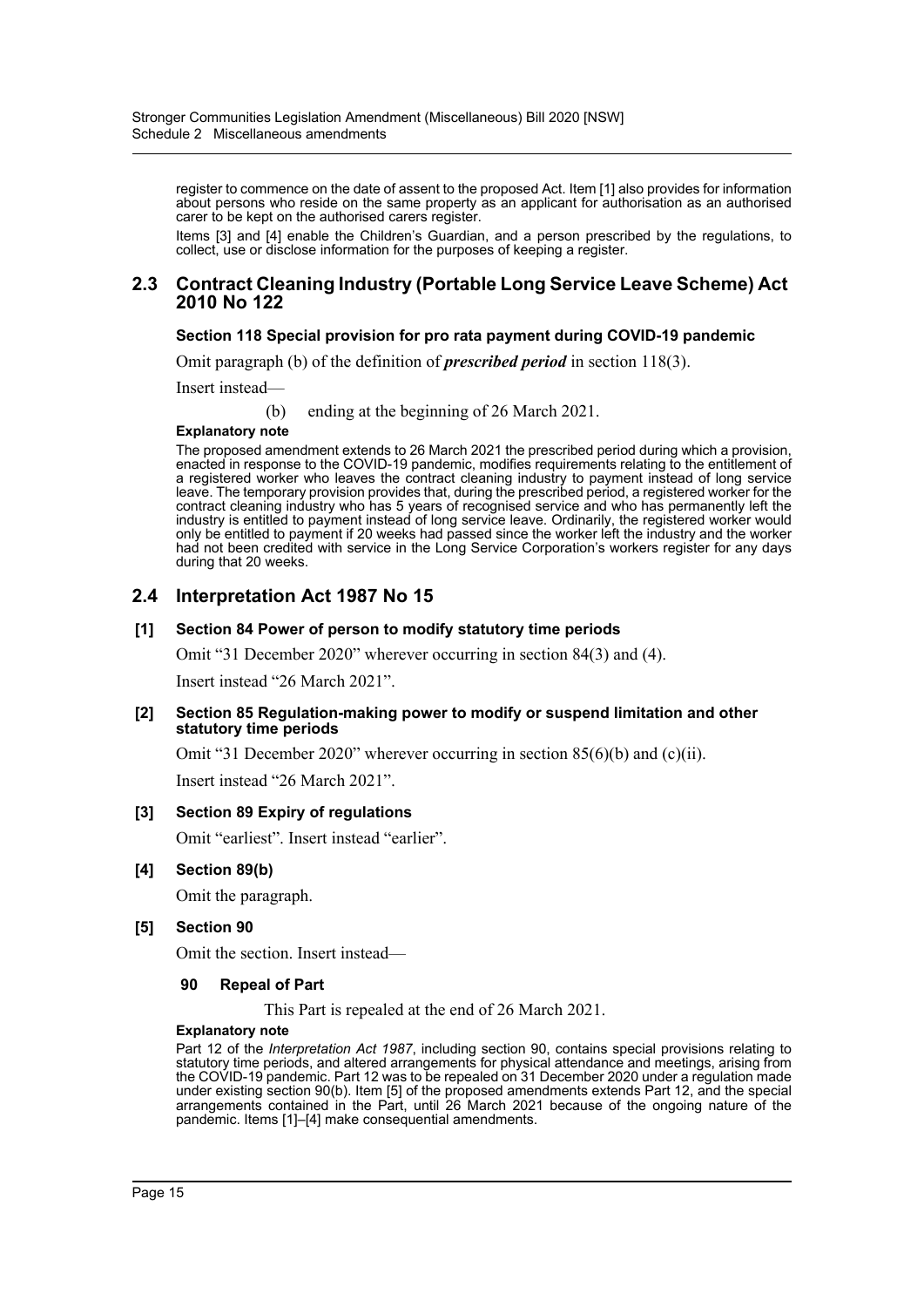# **2.5 Mental Health and Cognitive Impairment Forensic Provisions Act 2020 No 12**

# **Schedule 3 Amendment of Acts**

Omit "subsection (2)" from section 23A(8)(c) of the *Crimes Act 1900* as inserted by Schedule 3.7[9].

Insert instead "subsection (9)".

### **Explanatory note**

The proposed amendment corrects a cross-reference.

# **2.6 Stronger Communities Legislation Amendment (Courts and Civil) Act 2020 No 24**

# **Schedule 1 Amendments**

Omit Schedule 1.1[12].

#### **Explanatory note**

The proposed amendment omits an amendment to the *Children's Guardian Act 2019*. The amendment is reinserted into the proposed Act by Schedule 2.2[1] and [2] to allow the commencement of the amendments to the *Children's Guardian Act 2019* to be split.

# **2.7 Victims Rights and Support Act 2013 No 37**

# **[1] Section 46 Persons to whom financial support or recognition payment may be made** Omit section 46(3).

# **[2] Schedule 2 Savings, transitional and other provisions**

Insert at the end of the Schedule, with appropriate Part and clause numbering—

# **Part Provision consequent on enactment of Stronger Communities Legislation Amendment (Miscellaneous) Act 2020**

# **Payment of financial support or recognition payment**

- (1) This clause applies to a financial support or recognition payment made by the Commissioner before the commencement of this clause for the purposes of section 46 of this Act—
	- (a) to a person under legal incapacity, or
	- (b) to another person who received the payment for the benefit of the person under legal incapacity.
- (2) A payment to which this clause applies that would have been validly made if section 46 of this Act, as amended by the amending Act, had been in force when the payment was made is validated.
- (3) In this clause—

*amending Act* means the *Stronger Communities Legislation Amendment (Miscellaneous) Act 2020*.

*person under legal incapacity* has the same meaning as in the *Civil Procedure Act 2005*.

#### **Explanatory note**

Item [1] of the proposed amendments enables the Commissioner of Victims Rights (the *Commissioner*) to make payable a financial support or recognition payment approved by the